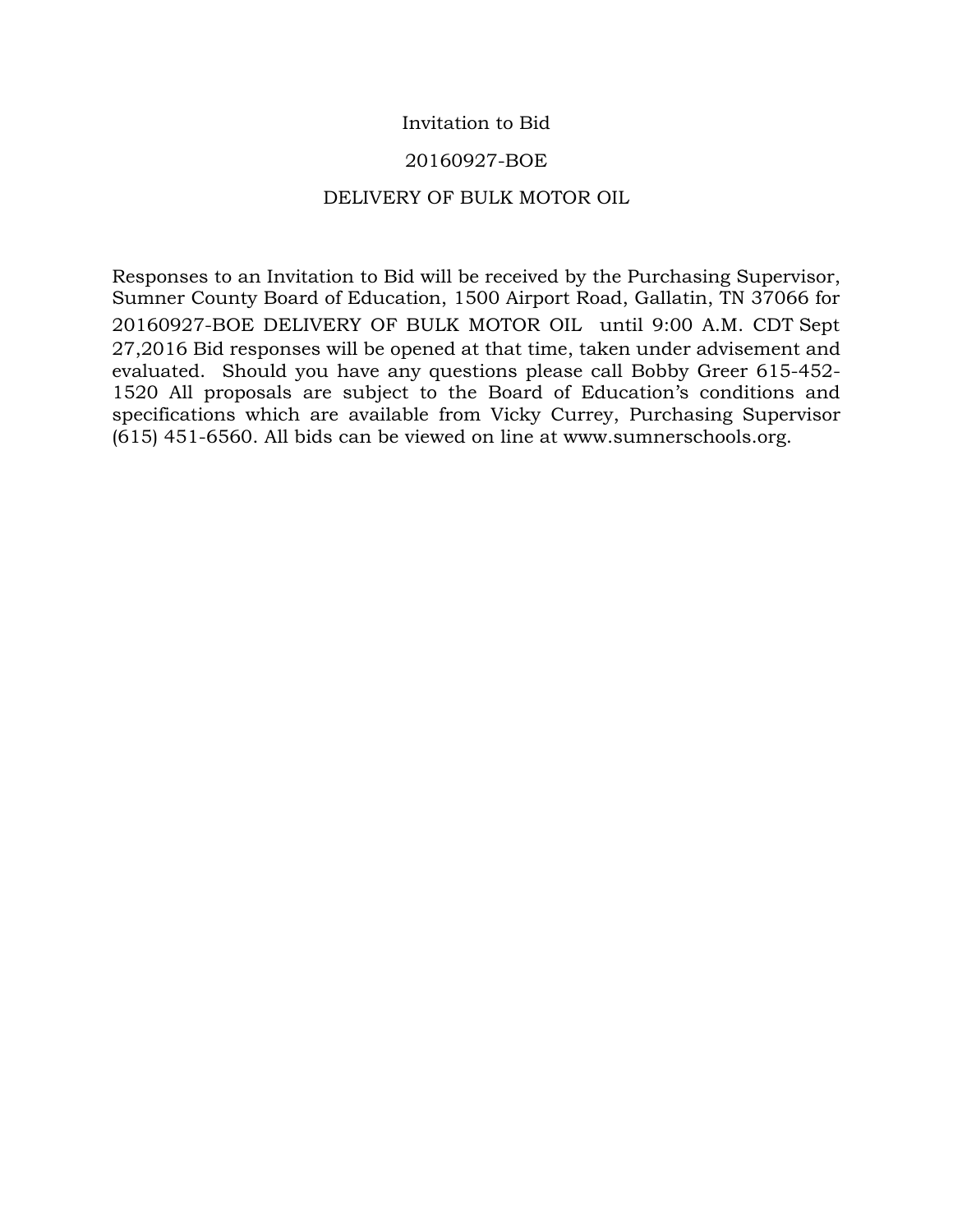### **NOTICE TO RESPONDENTS**

Responses to an Invitation to Bid will be received by the Purchasing Coordinator in the SUPPORT SERVICE FACILITY CONFERENCE ROOM, Sumner County Board of Education, 1500 Airport Road Gallatin, TN 37066. They will be received until **9:00 A.M. CDT TUESDAY SEPTEMBER 27, 2016** for **DELIVERY OF BULK MOTOR OIL** at which time the responses will be opened, taken under advisement and evaluated. *BIDS WILL BE POSTED ON www.sumnerschools.org* 

**GENERAL REQUIREMENTS AND CONDITIONS** 

-------------------------------------------------------------------------------------------------------------------------------

- 1. The Sumner County Board of Education reserves the right to accept or reject any and/or all responses in whole or in part, and to waive informalities therein.
- 2. Any responses received after the scheduled closing time for the receipt for responses will not be considered.
- 3. If a mistake is discovered after the responses are received, only the Sumner County Board of Education may allow the respondent to withdraw the entire response.
- 4. Partial payments will not be approved unless justification for such payment can be shown. Terms will be net 30 days.
- 5. Payment will not be made until the said **DELIVERY OF BULK MOTOR OIL** are inspected and approved as meeting all specifications by persons appointed by the Sumner County Board of Education.
- 6. Responses submitted must be in a sealed envelope and marked on the outside as follows: **RESPONSE: DELIVERY OF BULK MOTOR OIL 20160927-BOE DEADLINE: 9:00 A.M. TUESDAY, SEPTEMBER 27, 2016**
- 7. Facsimile responses will not be considered.
- 8. If a successful bidder violates any terms of their bid, the contract, school board policy or any law they may be disqualified from bidding for a period of two years for minor violations or longer for major violations. Bids from disqualified bidders will not be accepted during the period of disqualification.
- 9. Prices quoted on the response (if any) are to be considered firm and binding until the said **DELIVERY OF BULK MOTOR OIL** are in the possession of the Sumner County Board of Education.
- 10. No purchase or contract is authorized or valid until the issuance of a Board Purchase Order in accordance with Board Policy. No Board Employee is authorized to purchase equipment, supplies or services prior to the issuance of such a Purchase Order.
- 11. Any deviation from these stated terms, specifications and conditions must be coordinated with and approved in writing by the Purchasing Coordinator, Vicky Currey (615) 451-6560.
- 12. All bids that exceed \$25,000 must have the Company Name, License Number, Expiration Date thereof and License Classification of Contractor listed on outside of sealed envelope. As required by State of Tennessee Code Annotated 62-6-119.
- 13. The awarded bidder will be required to post a performance and payment bond in the amount of 25% of the contract price if it exceeds \$100,000 as stated by State of Tennessee Code Annotated 12-4-201.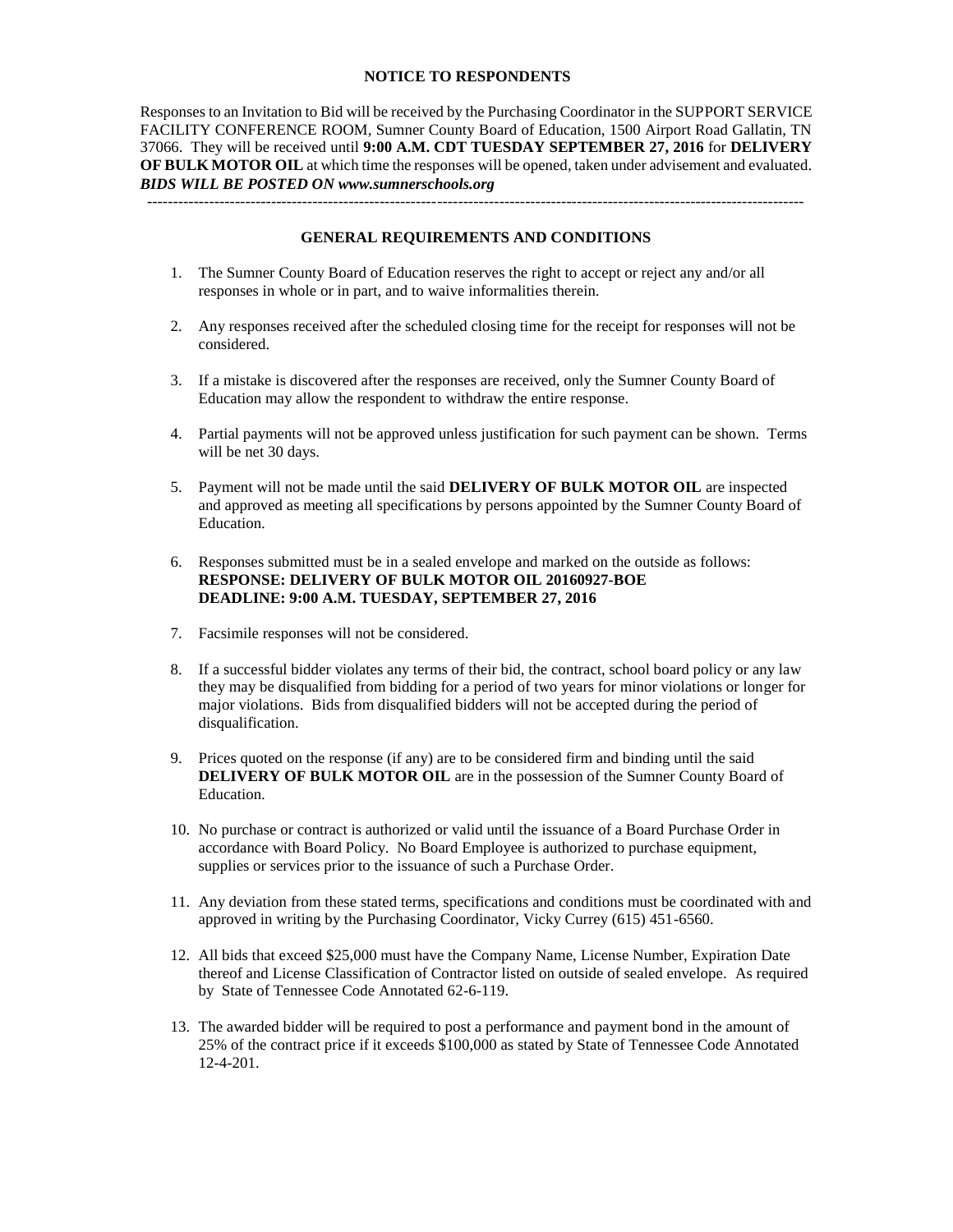### **Specific Information**

The School System is soliciting bids for the delivery of bulk motor oil. The delivery shall be made to a single location. Upon delivery and payment, all motor oil shall be deemed the property of the School System. Failure to provide the proposed product shall result in contract termination. The vendor shall also bear sole financial responsibility for any damaged caused to School System property including but not limited to the tank/pumping device and buses. The vendor shall also, at its' sole expense, remove the incorrect product from the School System tank and perform any necessary cleaning to the tank.

See below for specifications and additional requirements:

| Delivery Address:          | Sumner County Board of Education<br><b>Transportation Department</b><br>1500 Airport Road<br>Gallatin, TN 37066                      |  |  |
|----------------------------|--------------------------------------------------------------------------------------------------------------------------------------|--|--|
| Tank Size:                 | 2,000 gallon                                                                                                                         |  |  |
| Maximum Order Quantity:    | 1,500 gallon                                                                                                                         |  |  |
| Minimum Order Quantity:    | 100 gallon                                                                                                                           |  |  |
| Estimate Usage (per year): | 3,000 gallon<br>*The School System reserves the right to purchase bulk oil, at the bid price, in excess of the<br>"Estimated Usage". |  |  |
| <b>Delivery Timeline:</b>  | Must be received within 72 hours of order                                                                                            |  |  |
| Type:                      | <b>API Performance Classification</b><br>CH-4/SJ or C1-4/SK<br><b>SAE 15W-40W</b>                                                    |  |  |
| Contract Term:             | October 21,2016-October 21,2017                                                                                                      |  |  |

#### **CONTRACTOR OBLIGATIONS**

- $\bullet$ Shall provide all necessary equipment and personnel to perform the contract
- $\bullet$ Shall provide all necessary personnel, equipment and materials for spill containment and clean up methods/procedures

#### **REQUIRED DOCUMENTATION**

- Current certifications and licenses for material handling and transportation
- Proof of Property Damage insurance in the amount of \$1,000,000
- Proposed oil specifications and Material Safety Data Sheet (MSDS)